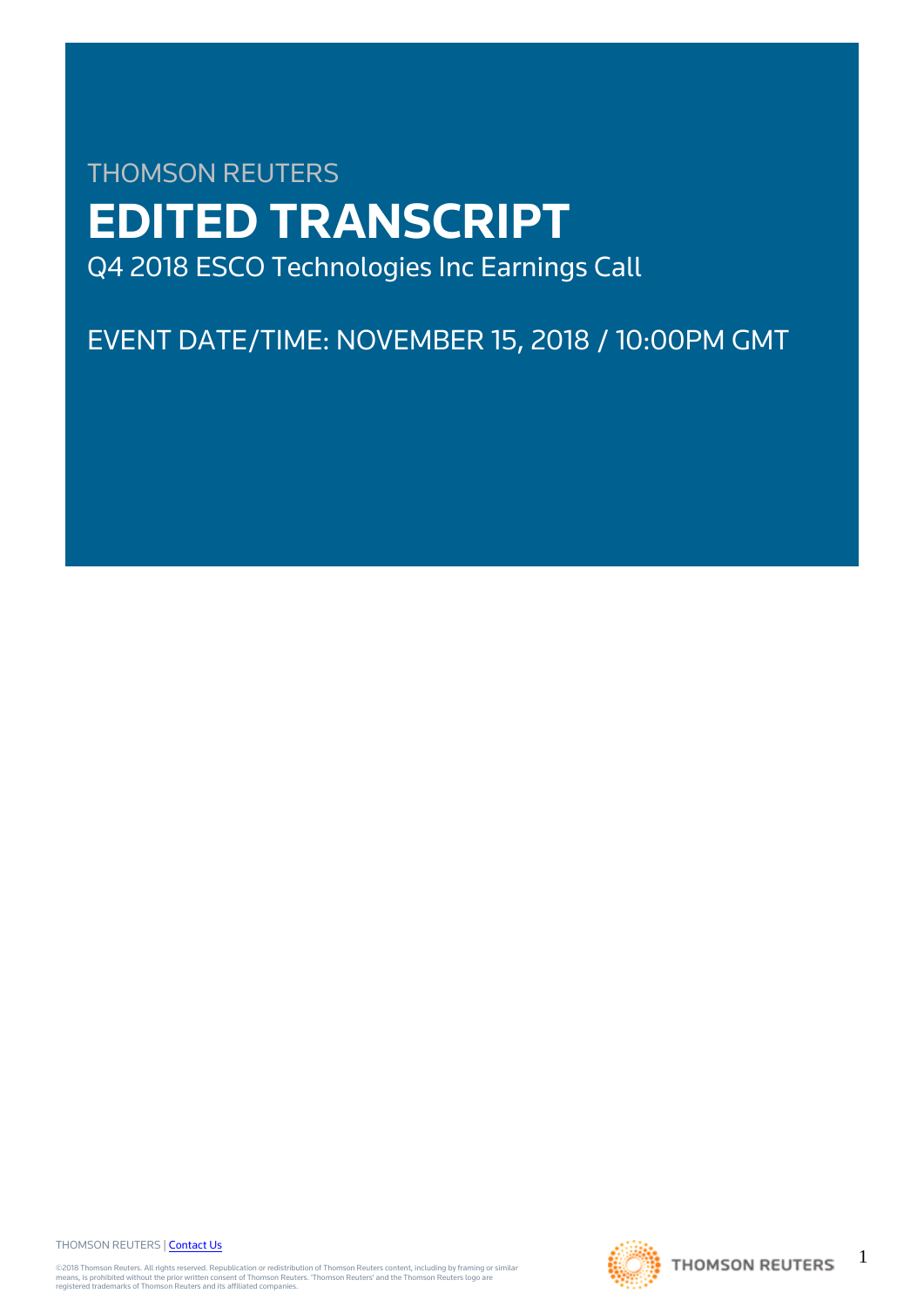## **CORPORATE PARTICIPANTS**

**Gary E. Muenster** ESCO Technologies Inc. - Executive VP, CFO, Principal Accounting Officer & Director **Kate Lowrey** ESCO Technologies Inc. - Director of IR **Victor L. Richey** ESCO Technologies Inc. - Chairman, President & CEO

## **CONFERENCE CALL PARTICIPANTS**

**Jonathan E. Tanwanteng** CJS Securities, Inc. - MD **Liam Dalton Burke** B. Riley FBR, Inc., Research Division - Analyst **Sean Kilian Flanagan Hannan** Needham & Company, LLC, Research Division - Senior Analyst of Smart Grid, Electronic Mfg Svcs, IT Components & Electronic Components

#### **PRESENTATION**

#### **Operator**

Good day, and welcome to the Q4 2018 ESCO Technologies Inc. Earnings Conference Call. Today's call is being recorded. With us today are Vic Richey, Chairman and CEO; Gary Muenster, Vice President and CFO. And now to present the forward-looking statement, I would now like to turn the call over to Kate Lowrey, Director of Investor Relations. Please go ahead.

#### **Kate Lowrey ESCO Technologies Inc. - Director of IR**

Thank you. Statements made during this call regarding the amounts and timing of 2019 and beyond EPS, adjusted EPS, EBITDA, adjusted EBITDA, growth, profitability, sales, costs productivity, tax rate, success in completing additional acquisitions and other statements which are not strictly historical are forward-looking statements within the meaning of the safe harbor provisions of the federal securities laws. These statements are based on current expectations and assumptions, and actual results may differ materially from those projected in the forward-looking statements due to risks and uncertainties that exist in the company's operations and business environment including, but not limited to, the risk factors referenced in the company's press release issued today, which will be included as an exhibit to the company's Form 8-K to be filed. We undertake no duty to update or revise these forward-looking statements whether as a result of new information, future events or otherwise.

In addition, during this call, the company may discuss some non-GAAP financial measures in describing the company's operating results. A reconciliation of these measures to the most comparable GAAP measures can be found in the press release issued today and found on the company's website at www.escotechnologies.com under the link Investor Relations.

Now I'll turn the call over to Vic.

# **Victor L. Richey ESCO Technologies Inc. - Chairman, President & CEO**

Thanks, Kate. Before I hand it over to Gary to discuss the specifics of the fourth quarter and our full year results, I want to make a couple comments.

I'm sure some of you were concerned about the big ramp up we projected in the second half of the year and particularly, the expectations we set for the fourth quarter. I'm very happy we were able to manage this ramp and not only hit our numbers but exceed them, which resulted in our fourth quarter being the strongest quarter in ESCO's history. Not only were the results good on a stand-alone basis, but I think it demonstrates the earning power of the business at higher volumes.

With these higher volumes, 2 of our segments had EBIT margins in excess of 25%, and our Test segment reported 17%, another all-time high. Our challenge is to continue to grow these businesses to better leverage the fixed overhead throughout the year.

For the year, on an operating basis, we finished \$0.02 above the top end of our guidance range and \$0.07 above consensus. In some areas, we overachieved versus our expectations. In others, we fall a bit short primarily due to sales timing and mix. The results are a testament supporting our multi-segment, multi-industry strategy.

In addition to our solid earnings, another bright spot was cash generation. Cash from operating activities was almost \$103 million. This



 $\mathfrak{D}$ 

THOMSON REUTERS | [Contact Us](https://my.thomsonreuters.com/ContactUsNew)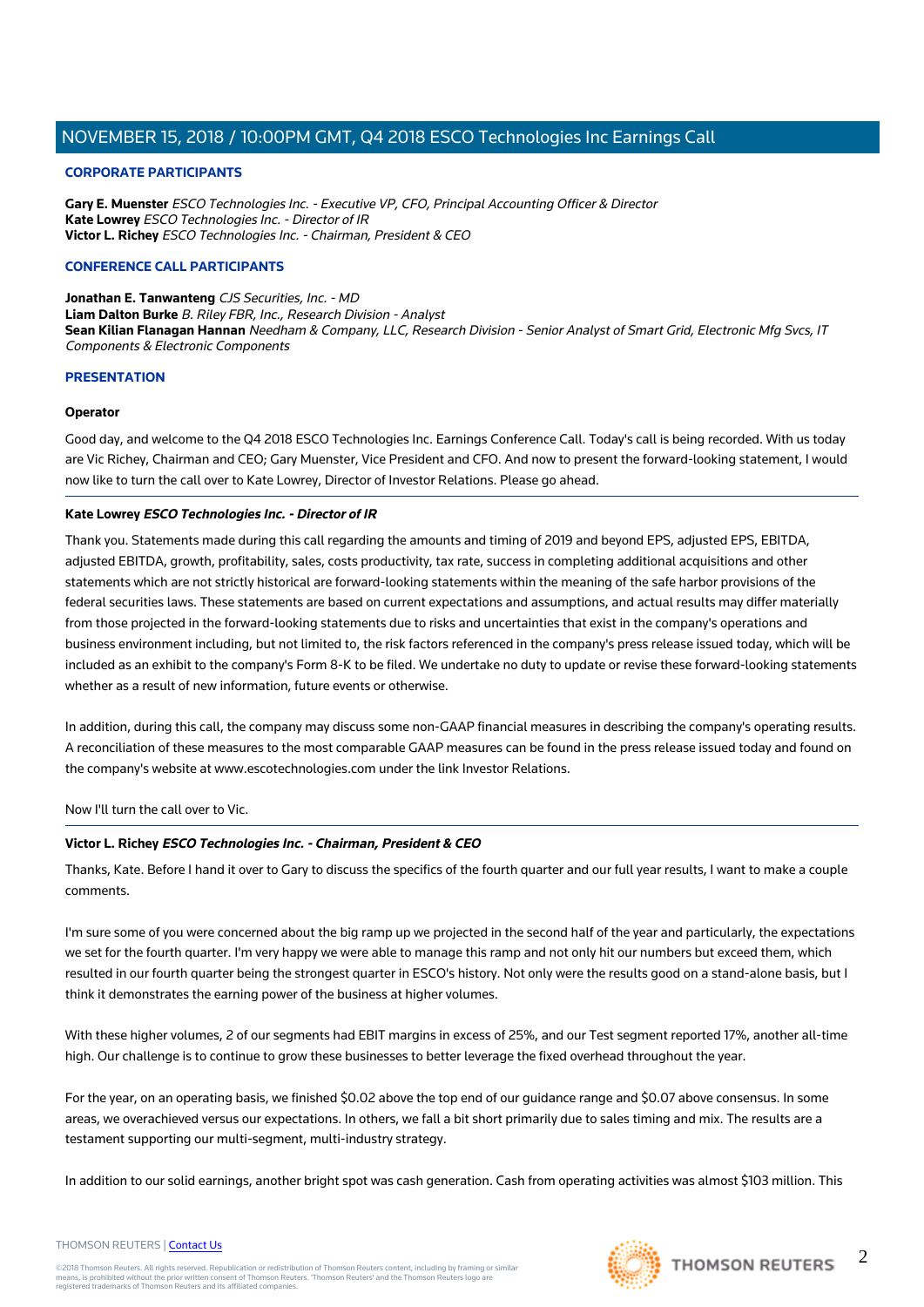excluded the pension contributions which allowed us to pay down debt to a point where our leverage ratio is well below 2x.

In addition to the financial results, we took a number of actions to further cut cost and enhance our competitiveness. In fiscal year '17, we made some fairly significant moves in our Test segment, which bore fruit in '18. In '18, for USG, we worked to leverage our excellent distribution network at Doble, which allowed us to shut down 4 small international offices and right size our workforce in Watertown. Additionally, we will begin to move VACCO's aircraft product business to consolidate it into operations at PTI. This allows us to better utilize available space that we own in Oxnard and reduce our rent space in South El Monte. The aircraft products are also better aligned with the core PTI business and should enhance our ability to accelerate growth in that product line.

Continuing in this vein, we have announced our intention to reduce the European footprint of our packaging business. We'll be shutting down our headquarters facility in Tunbridge Wells and relocating the activities to our existing plants in Nottingham and Poland. The majority of the costs associated with this action will hit our first half of '19. In addition to a reduction in cost, we think that operating from 2 facilities, some level of enhanced productivity will be achieved.

So before I turn it over to Gary, I will wrap up by saying we had a very solid year financial performance and have taken a number of proactive steps to enhance our cost competitiveness, which I believe should accelerate our future growth.

# **Gary E. Muenster ESCO Technologies Inc. - Executive VP, CFO, Principal Accounting Officer & Director**

Thanks, Vic. As we've done all the year, I will focus my commentary on the as adjusted numbers as these are more relevant measures of our operating performance when compared to expectations and the prior year. As noted in the release, we closed out the fiscal year reporting adjusted EPS of \$2.77 a share, which is \$0.02 above the top of our expected range of \$2.65 to \$2.75. The \$2.77 is also \$0.07 above consensus estimates for the year and 25% above 2017's adjusted EPS of \$2.22.

As noted in our previous quarterly reports, we delivered solid operating results throughout the first 9 months of 2018. And stating the obvious and as Vic noted, we delivered an extraordinary fourth quarter when measured in nearly all financial metrics. Simply put, this was our best record -- best quarter on record.

Comparing Q4 '18 to Q4 of last year, we increased sales 12%, increased adjusted EBIT 28%, increased adjusted EBITDA 23%, increased adjusted EPS by 54% and increased cash flow from operating activities by 16%. These increased profit percentages are well above our sales increase, which clearly demonstrates the earning power we can deliver when we have quarterly sales at this level. Exceeding the top end of our expectations for Q4 and the year demonstrates that what we saw earlier in the year with our back half weighting and the Q4 significant volumes which impacted that second half weighting that it played out as expected, which this should provide some support for our 2019 sales and EPS profile as noted in the business outlook section of the release.

Now touching on a few specific segment highlights from Q4. Filtration sales increased 13%, while we delivered a 26% EBIT margin, which increased significantly over Q4 '17's EBIT margin of 22%, and this is led by the strength of our commercial aerospace and Navy businesses. Test increased sales 16%, which resulted in a 17% EBIT margin on this volume and with a favorable sales mix. The 17% margin also reflects the lower cost structure and operational improvements that we implemented over at Test over the past 2 years, as Vic mentioned.

Within USG, sales increased 7% as Doble and Morgan Schaffer sales increased significantly, while NRG's sales into the renewable market declined compared to Q4 of '17. The group's adjusted EBIT margin was 29% compared to 23% in Q4 of '17 with the margin contribution following the related sales deltas as I mentioned. As noted in the release, we also took some additional cost actions within USG to improve operational efficiency, and we've excluded these when calculating our adjusted amounts.

Additionally, and as noted in the release, subsequent to fiscal year end, we sold Doble's headquarters campus to a developer for \$17.5 million cash. And later in fiscal '19, we will be relocating to a more cost-efficient building in Marlborough, Massachusetts where we will consolidate our 2 operations into 1 facility. The building sale resulted in a pretax gain of approximately \$7 million, which we'll recognize in Q1.

#### THOMSON REUTERS | [Contact Us](https://my.thomsonreuters.com/ContactUsNew)

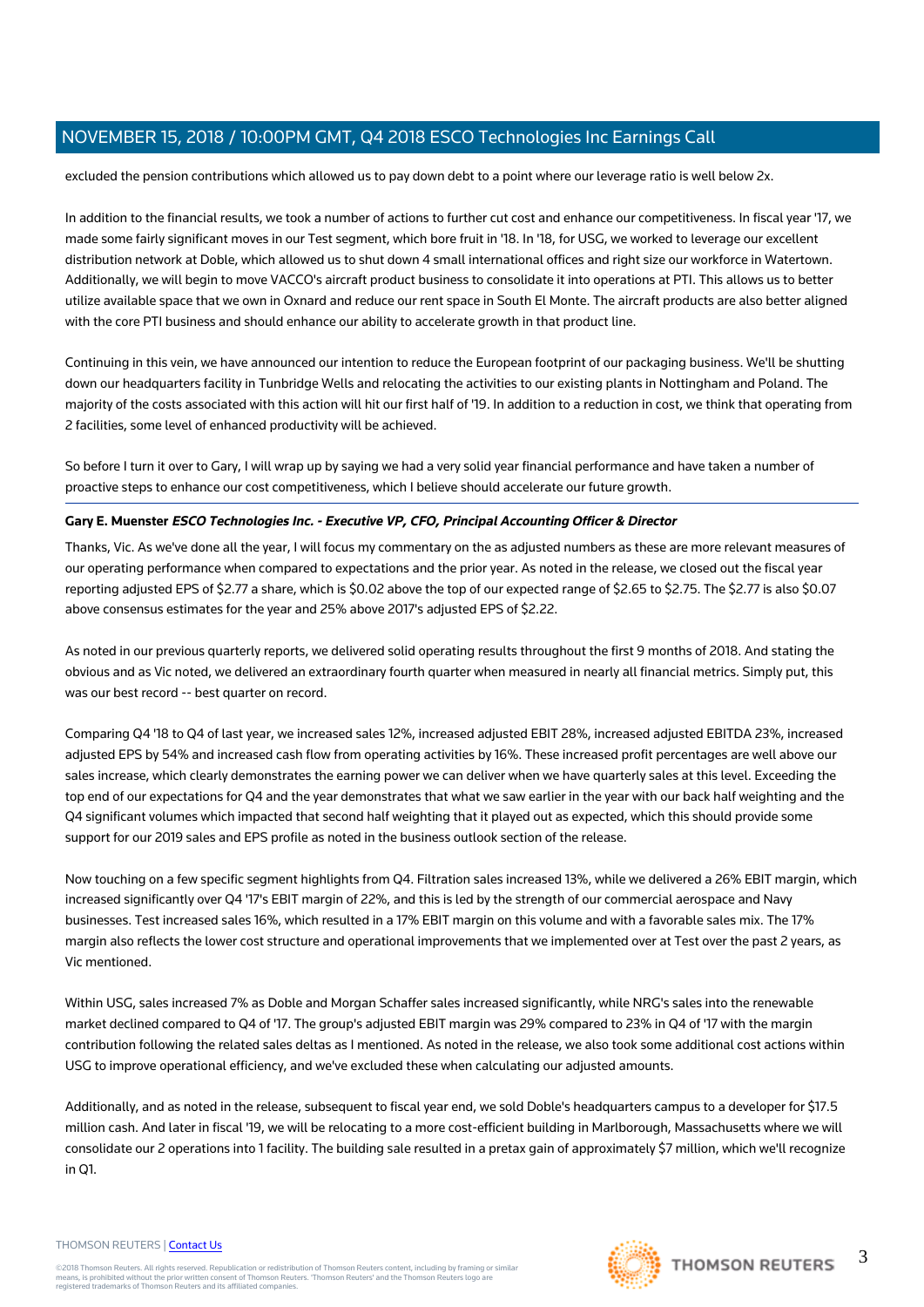So for our final comment on the year, I'm also really pleased with our cash flow from operating activities for the year as this created a reasonably low level of debt. And coupled with our remaining credit capacity and available liquidity, this has us well positioned to effectively execute on our M&A strategy.

So in closing, before I pass over to Vic, I'll be happy to address any questions when we get to the Q&A.

# **Victor L. Richey ESCO Technologies Inc. - Chairman, President & CEO**

Thanks, Gary. I want to provide a backdrop for our 2019 forecast.

You saw in the release our operational forecast has us growing top line, approximately 5%, EPS growing 7% to 10% and EBITDA increasing approximately 10%. I think it's really important to remember that all of this growth is organic. Also, I'll point out that we benefited from a 22% adjusted tax rate in fiscal '18 versus our projected rate of 24% in fiscal '19. This rate differential results in approximately \$0.07 a share of EPS headwind in '19.

We certainly plan to remain aggressive on the M&A front, and any success we have in this area would be additive to our results. In this area we have several significant opportunities we're pursuing, which could provide an upside, or as a minimum, could cover any downward pressure should it arise. Obviously, certainty and timing of these opportunities makes it unwise to include in our base forecast.

In addition to the restructuring of our packaging business in Europe, which I mentioned earlier, as Gary mentioned, we made the decision to sell our Doble facility in Watertown and relocate it outside of the Boston proper area. This decision was made for several reasons. It is additive to our GAAP earnings and provides us with approximately \$12 million of cash after taxes, commissions and moving costs. Also, it should help us in our recruiting and retention efforts by being located in an area with a lower cost of living. The new facility will be purpose built for Doble, which should lower our operating costs, significantly enhance our productivity and be the showcase for our customers.

Over the past several years, we've made a lot of changes to the structure of our business. And while cost containment will always be a prime piece of our strategy, I think the heavy lifting is behind us. We plan now to put much more emphasis on our organic growth, and this focus should help us meet our '19 numbers and assist us as we move into '20 and beyond.

So in closing, our focus remains constant to continue to improve our operational performance and to execute our growth opportunities both organically and through acquisitions, therefore enhancing shareholder value.

We'll be glad to answer your questions you have now.

# **QUESTIONS AND ANSWERS**

# **Operator**

(Operator Instructions) And our first question comes from the line of Sean Hannan of Needham & Company.

# **Sean Kilian Flanagan Hannan Needham & Company, LLC, Research Division - Senior Analyst of Smart Grid, Electronic Mfg Svcs, IT Components & Electronic Components**

First question I want to see if I can get through here is as you folks look at the range that you're providing for your segments for expected growth, could you talk a little bit about what some of the highlights might be in key contributors or what might be weighing against us? For example, I think NRG is a little bit of a headwind there within the USG segment. A little bit more detail if we could hear from you, Vic and Gary, around that would be very helpful.

# **Victor L. Richey ESCO Technologies Inc. - Chairman, President & CEO**

Sure. Well, I think we're seeing some decent growth really across the business. We are projecting growth that, I'd say, obviously about GDP and above what we're seeing from our industrial competitors. But there are challenges obviously. The Fluid Flow group is solid. That's a very predictable business. The Doble business is solid as well. We are having a few headwinds at NRG. I mean, really the -- I

#### THOMSON REUTERS | [Contact Us](https://my.thomsonreuters.com/ContactUsNew)

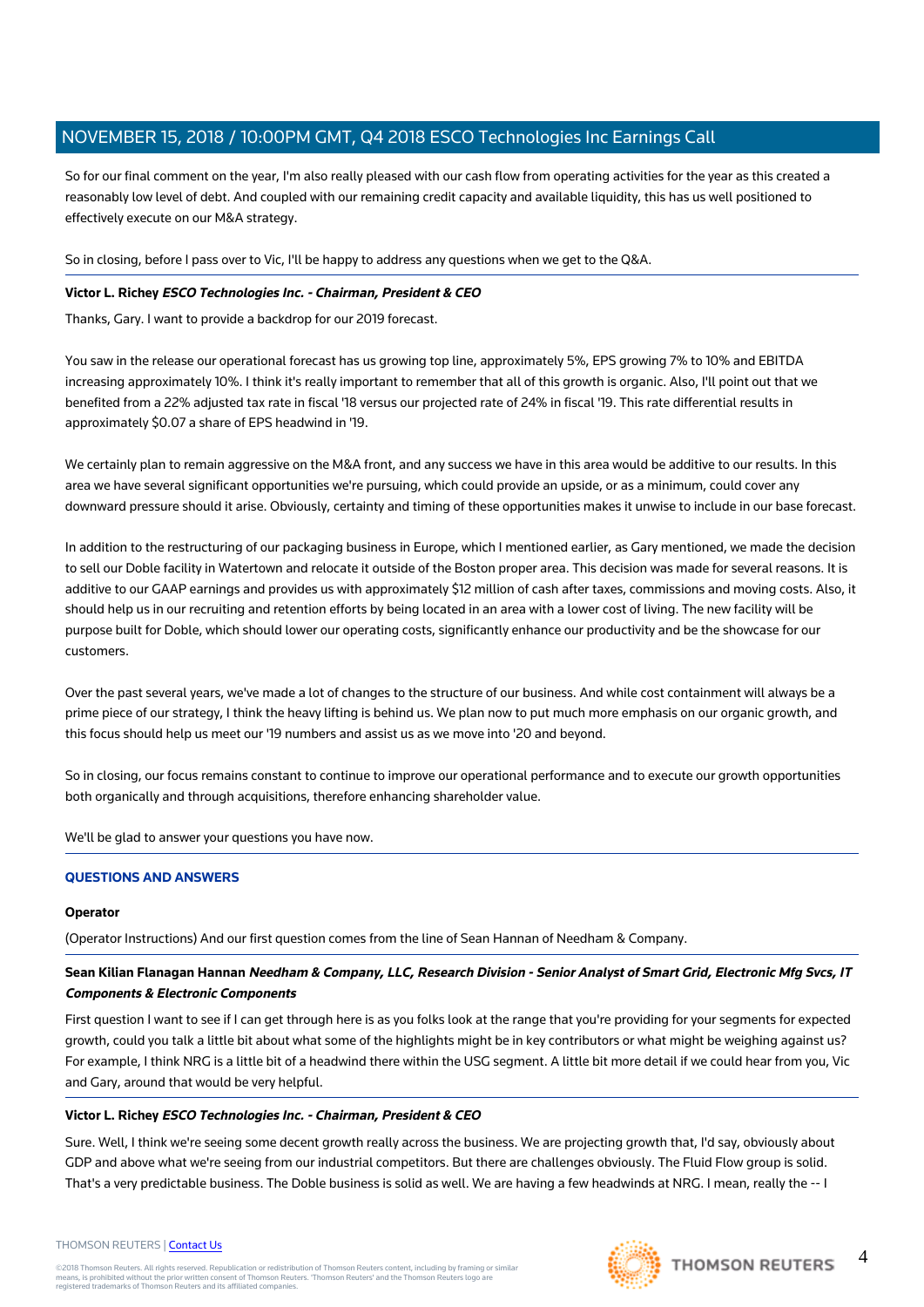would say just the pickup rate that we anticipate is not quite as strong as we thought it would be. I think it's probably a temporary thing, and we're still very happy with the business. And we got some new products we're looking to introduce, which should help us in that area. But it's just a little more volatile in the short term than maybe we thought. The longer term, it's a great place to be, and we continue to look for opportunities in the renewable space to add to that. Packaging business, we're going through that restructuring. I think it's going to really pay dividends. We're making some investments to make sure that we're more competitive. And then the Test business, they're coming off a really strong year. They're going to have another strong year next year, but we are finishing up a couple of big projects that we had entered in the past couple of years. Fortunately, we're not dependent on another big project to make our numbers for '19. They're really looking to add a lot of smaller \$1 million to \$3 million projects, which quite honestly usually work out better for us in any case because we have a lot less pass-through content in those smaller projects. But again, as I mentioned in my comments, all the growth that we're seeing next year is organic. So if we are able to accelerate some of that or make an acquisition, then that would be some solid upside for the business.

# **Gary E. Muenster ESCO Technologies Inc. - Executive VP, CFO, Principal Accounting Officer & Director**

And Sean, I'll add one thing on the efficiency side. If you recall a year or so ago when you came along with me and we toured the aerospace facilities and the impressive nature of the automation and what it's done for efficiency in manufacturing at Crissair, in particular, and PTI and VACCO secondarily, we continue to make those investments. We spent a little bit of money last year in fiscal '18 at May Day to expand our capacity as well as improve their efficiency around the labor pool. So to Vic's comments, these all supported the sales side. And I just want to remind you on the EBIT contributions that we're getting, we are not shy about investing in equipment that improves operational efficiency. And you are able to see a couple of those things last year, and we have some additional ones in place now that will benefit '19.

# **Sean Kilian Flanagan Hannan Needham & Company, LLC, Research Division - Senior Analyst of Smart Grid, Electronic Mfg Svcs, IT Components & Electronic Components**

Sure. Understood. Okay. And I suppose drawing off that, it sounds like as we think about each of the segments here that there should be some degree of margin expansion across all of them for next year, maybe Test not as much, but -- or actually, I think from your comments earlier, Vic, maybe we will see that. Can you just help to validate or comment on that part as we kind of drill down into the margin profile of each?

# **Gary E. Muenster ESCO Technologies Inc. - Executive VP, CFO, Principal Accounting Officer & Director**

Yes, and in each of our operational units, not just within the segment, but within the operating units as subsets of the segment, we'll see margin percentages increasing, in some cases, nominally like in NRG because they're not getting -- they are getting some level of growth but just not where we thought it would be. And then a little bit more substantial across the Filtration aspect, again, with volumes increasing in automation and that sort of thing. And then we will have a little bit of disruption for a couple months while we move the aircraft business from VACCO to PTI. But once it gets settled in there and hopefully in the second quarter, you'll see back half efficiencies coming out of that. So each of the operating segments has some level of percentage EBIT margin improvement in '19 compared to '18.

# **Victor L. Richey ESCO Technologies Inc. - Chairman, President & CEO**

Yes, and I'd say one other area where it's a little unclear today and, of course, as you know, we're always a little bit conservative about these things because we want to see them play out, but for some of the acquisitions we made that were additive to Doble as we get those more and more into their distribution network, we've seen some increases in sales already and I think we'll get some increases in efficiency as their level of sales go up. But if you look at a couple of acquisitions, we significantly improved their profitability and they were already pretty profitable businesses that I think getting inside a larger corporation with a little more knowledge on automation, some things like that, is really starting to pay some dividends.

# **Sean Kilian Flanagan Hannan Needham & Company, LLC, Research Division - Senior Analyst of Smart Grid, Electronic Mfg Svcs, IT Components & Electronic Components**

Okay. Very helpful. And then last question here, I'll hop back in the queue. It sounds like we're -- if I'm reading the way that the wording is laid out here in the press release, it seems that you feel you might be very close to really bringing through some M&A acquisitions to close. And just wanted to get your viewpoints around that. Obviously, you mentioned, that the pipeline looks fairly healthy. Just trying to get a sense of what we could potentially expect out of some additions there as tuck-ins to the portfolio.



5

# THOMSON REUTERS | [Contact Us](https://my.thomsonreuters.com/ContactUsNew)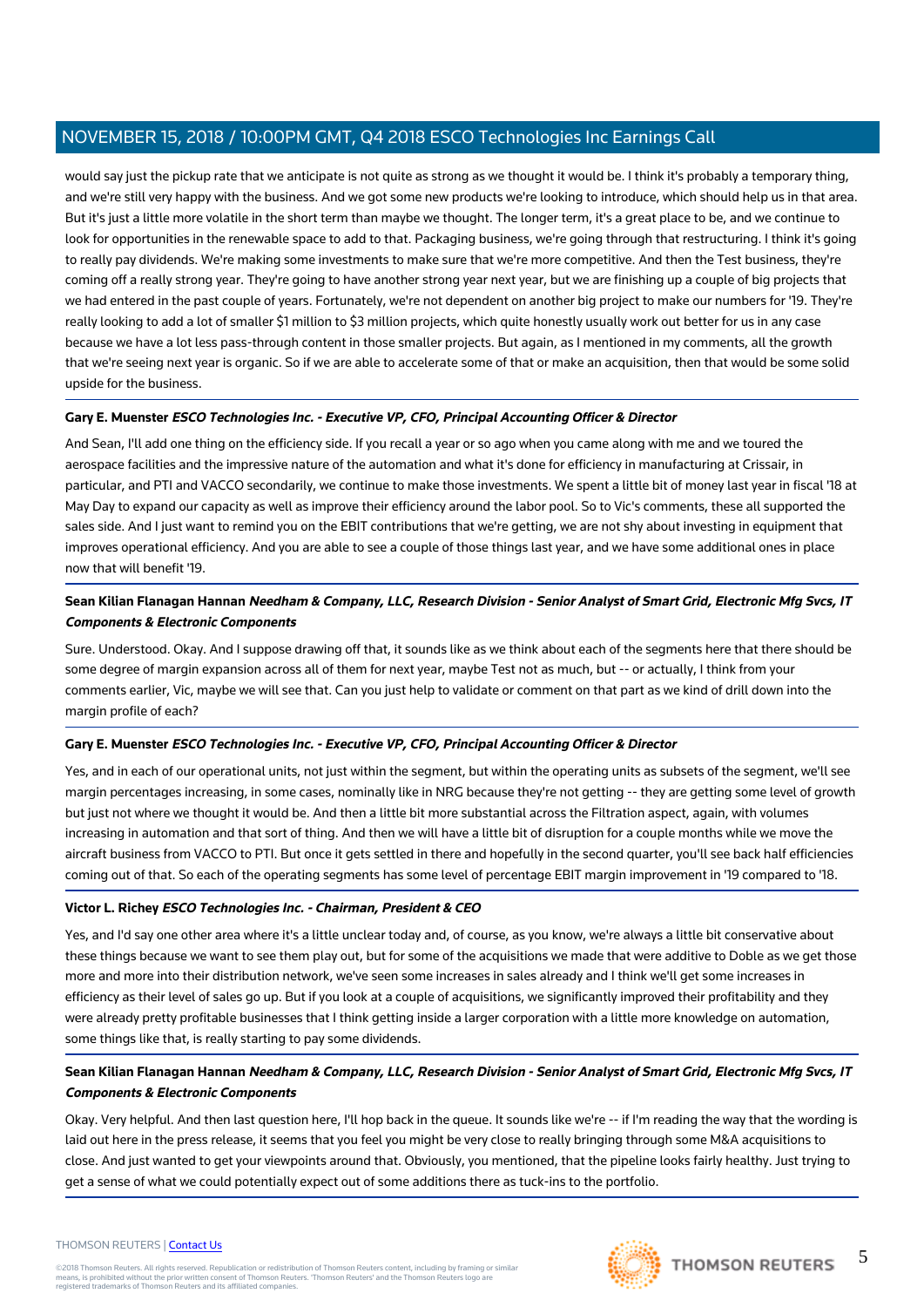## **Victor L. Richey ESCO Technologies Inc. - Chairman, President & CEO**

Sure. So M&As are always very difficult to predict, as you know. And obviously, the fourth quarter -- our first quarter of the 4 fiscal quarters is typically pretty light because there's a lot of holidays and people typically aren't taking a lot of activity, although we are seeing some things that are at least going to start to come into market during this time frame. So there are a number of things out there. We've looked at a number of things over the past year. At this point, we weren't able to close on anything and it's primarily because some of the multiples have just been really kind of much higher than what we were comfortable with. As you know, where we do a really good job is if we're able to find a privately owned business that's really looking to make sure that they go to the right type of partner or acquirer and then we're able to get in there before they go to auction. Having said that, we have won some at the auction as well. But there's a lot of activity there. I would say we'll probably pick up more so after the first of the year, but we'll remain aggressive there. And as you know, our operating folks are not shy about pursuing these types of opportunities when they find them.

#### **Operator**

And our next question comes from the line of Jon Tanwanteng from CJS Securities.

#### **Jonathan E. Tanwanteng CJS Securities, Inc. - MD**

You're moving a lot of facilities at once. Can you quantify the headwinds from an operational standpoint as they're implemented? How much risk have you given yourself -- risk cushion have you given yourself? And on the flip side, how much savings are you counting towards in '19 in your guidance?

# **Victor L. Richey ESCO Technologies Inc. - Chairman, President & CEO**

So I'll answer that last half of it and kind of draw a blank there. But we always put a contingency in place when we're making these types of moves, I mean, because there are things that pop up. Having said that, we've done a lot of this for the good or bad, and we've done a lot of it. I think the folks have really done a very good job of understanding what needs to be done. We have people that we've started deploying that really help us with this activity, their internal people that have been through it before. So they were not kind of relearning how to do this every time. So my confidence level on getting these things done properly is very high. We -- obviously, over the past couple of years, we probably had 4 or 5 of these types of actions that we've taken. And obviously every one of them has come in either on budget or under budget and on time. So I don't anticipate any significant problems here. And to the extent that we have any issue, I think we've got contingency to cover that.

# **Gary E. Muenster ESCO Technologies Inc. - Executive VP, CFO, Principal Accounting Officer & Director**

Yes, and John, on the dollar side of it, the way we look at it is we have a very rigorous or diligent process on how we time phase these things. I'll just address each one. For instance, on the Doble sale, we sold that the first week of October. The process is underway. So you were just out there and you saw that facility. It's a 3-story building. I can't remember the square footage, but that's not something you move out of in 30 days. So we will gracefully move out of there across the '19 fiscal year continuum. And so we baked in -- obviously, there's inefficiency when you're packing people and moving. But I think we've done a good job of baking in where the inefficiency would come out. So to answer your cost savings, you're not going to see a whole lot of cost savings in '19 because that process will probably take the majority of the year. But in '20, you will see a meaningful improvement by being out of an outdated, very expensive facility to maintain and that sort of thing into, as Vic said, a very specifically well-built building that we'll be renting. So I'd say '20 is the best way to think about that. On the packaging side in Europe, as everyone knows, we had to, unfortunately, do some of these things where you're moving people. The time frame of the European severance programs and garden leaves and all that are not immediate. So there will be a transitory period as that cost goes away. And I'd say maybe by the fourth quarter, we'll start to see some realistic savings there. And as we said in the release, we'll be spending about \$1.5 million to \$2 million. The payback is greater than that when you get in to the facility. So the payback is a little -- about a year to 1.25 years. And then when we get to the things that we're doing with the VACCO aircraft move, obviously, when you're dealing with a sensitive customer like that, you have to have all the approvals in place and all that, which we're in the process of getting. But because -- that size of the revenue is about \$9 million or \$10 million that we'll be moving. And so to make sure we don't break the supply chain, we will build ahead, and so we will build some advanced inventories. So physically, the move will only take a couple of days, but the preparations for the move will take 60, 90 kind of days. So I think in the second half of '19, you'll see the benefit coming out of the Filtration group by that geography move in there. So I think we've done a really good job of capturing the delay and disruption costs across those 3 platforms. But I would really think of it more beneficial as the impact it's going to have in fiscal '20 when it's kind of "clean" as we go across because that's really how we look at it. We do an ROIC on every one of these things, and we

#### THOMSON REUTERS | [Contact Us](https://my.thomsonreuters.com/ContactUsNew)

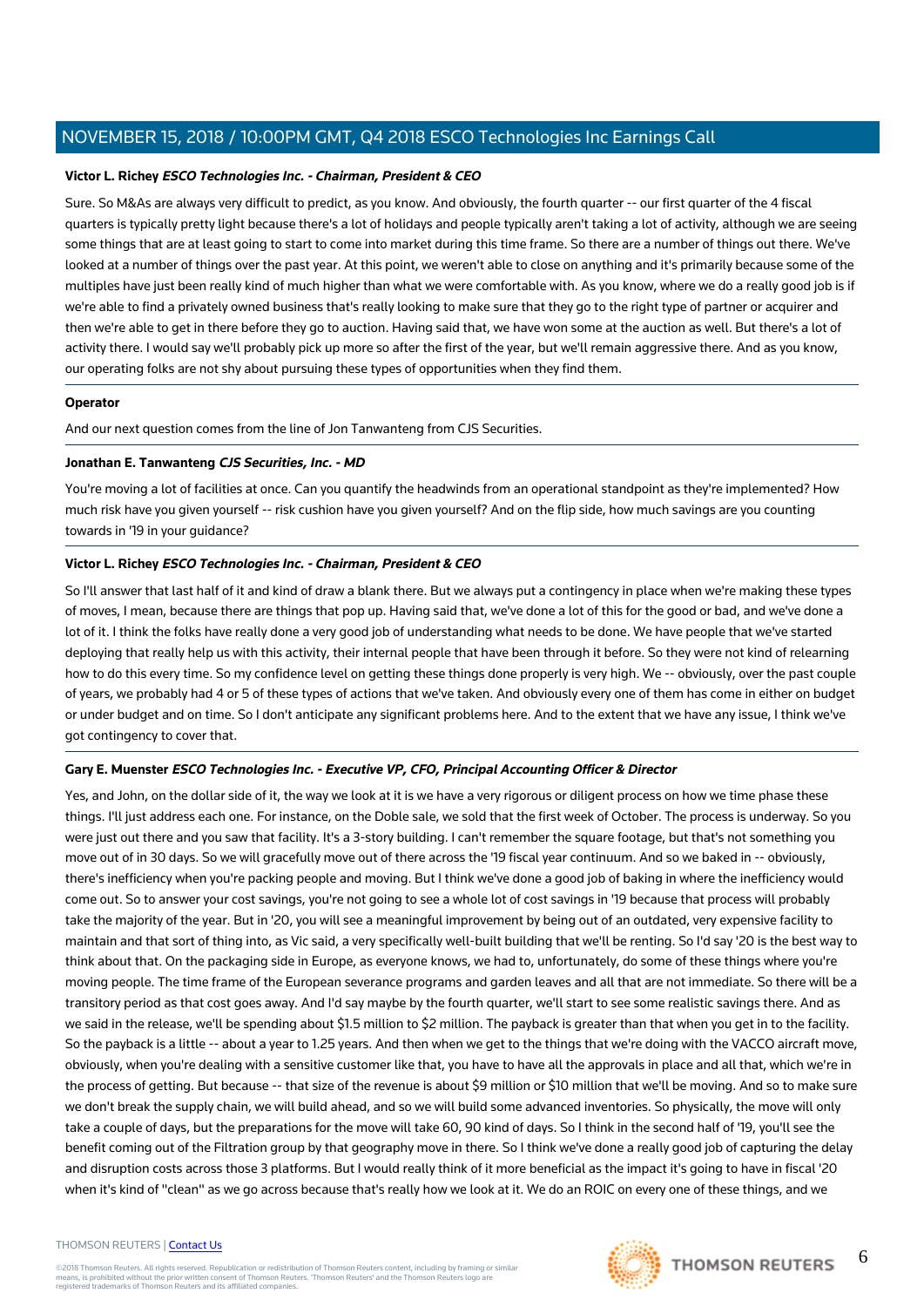make sure that the payback's reasonable and we're doing it for the right reasons. I mean, we're not going to talk about 2020 at this point. But I think as we get to that point, you'll see meaningful margin improvements there.

#### **Jonathan E. Tanwanteng CJS Securities, Inc. - MD**

Okay. Do you have a dollar amount or a run rate you plan to save at all? Or is that to be determined some later?

## **Gary E. Muenster ESCO Technologies Inc. - Executive VP, CFO, Principal Accounting Officer & Director**

Well, I'll just say it this way because we don't want to really get commenting on 2020. But I would say that the payback across each of these continuums is roughly a year. So I think if you think of talking about \$2 million here and there, the payback of \$2 million annually is not an unrealistic expectation.

#### **Jonathan E. Tanwanteng CJS Securities, Inc. - MD**

Okay. Great. And then just one more for me. The cadence for the quarter as you head into'19, any large projects that are hitting in certain quarters? How should we expect that all to play out as we go through the year?

#### **Gary E. Muenster ESCO Technologies Inc. - Executive VP, CFO, Principal Accounting Officer & Director**

Yes, I'd say -- because that's obviously one of the things that we pay a lot of attention too as well as we go through that. So this past year '18 that we just wrapped up was, I would say, extraordinary to have the profile that we had. We knew that at the beginning of the year. But going in, we certainly -- we understand some of the, as Vic mentioned in his prepared remarks, some of the concern that shareholders had relative to the way that stair step looks. So the good part of fiscal '19 is while it's still back half weighted, It's not of the nature that it was on '18. So to just put numbers around it, we were about 30% of our \$2.77 happened in the first half and 70% hitting the back half. We're about -- I'd say we'd be a lot closer to 40% to 60% versus the 30% to 70%. So it's still back half weighted, but the stair stepping is not as steep, if that makes sense. So if you were to think of 38% to 40% of our -- pick whatever your midpoint is going to be on our guidance, and if you were to say 38% to 40% in the first half versus 30% in first half of '18, you'd be pretty squared up.

#### **Operator**

(Operator Instructions) And our next question comes from the line of Liam Burke of B. Riley FBR.

# **Liam Dalton Burke B. Riley FBR, Inc., Research Division - Analyst**

A lot of the emphasis on -- for the company has been on improving or growing the ROIC. Your debt levels are down fairly low. How has it changed your capital allocation strategy? Or how are you evaluating acquisitions as the ROIC begins to improve and how it becomes an increased discipline for the company?

# **Gary E. Muenster ESCO Technologies Inc. - Executive VP, CFO, Principal Accounting Officer & Director**

Yes, I'll take the first part of that and then I'll let Vic address more of the strategic side on his thinking of valuation and that sort of thing. As I mentioned on whether it's restructuring or putting in a piece of automation or doing anything to a facility, we always have the backdrop of ROIC as kind of the guiding principle there. So taken that into the capital allocation policy, first and foremost, I want to remain consistent with Vic's emphasis on organic growth. We look at that first. So if we can do things that expand our opportunity to create sales and that might come through automation because it makes our cost structure lower, so therefore we can do a little bit more (inaudible) ROIC perspective and capital allocation, first and foremost, the money that we generate is intended to grow the business. Second -- and that's both top line and through efficiency. Second is as we look at M&A, we do have a pretty rigorous structure that we look at. And so we create this chart that we call the bull's eye chart, and in the center of it is dead center of the fairway. So we have a range of parameters that we can make work on valuation. So I'm just giving you a range. That might be something like 10 or 11x EBITDA. As you get into the second ring of that, it's a little less because what drives the circle (inaudible) required ROI. So we will stretch if we get to the center of the bull's eye, but that's kind of how we look at capital allocation. We're really not going to raise our dividend. At least it's nowhere in our near-term thinking. So beyond internal investment for automation and growth, R&D for new products, I'd say, is second. And then acquisitions is the wildcard that, again, has the ROIC focus. And I'll turn to Vic how he thinks about that bull's eye chart and what we're willing to spend.

#### THOMSON REUTERS | [Contact Us](https://my.thomsonreuters.com/ContactUsNew)



7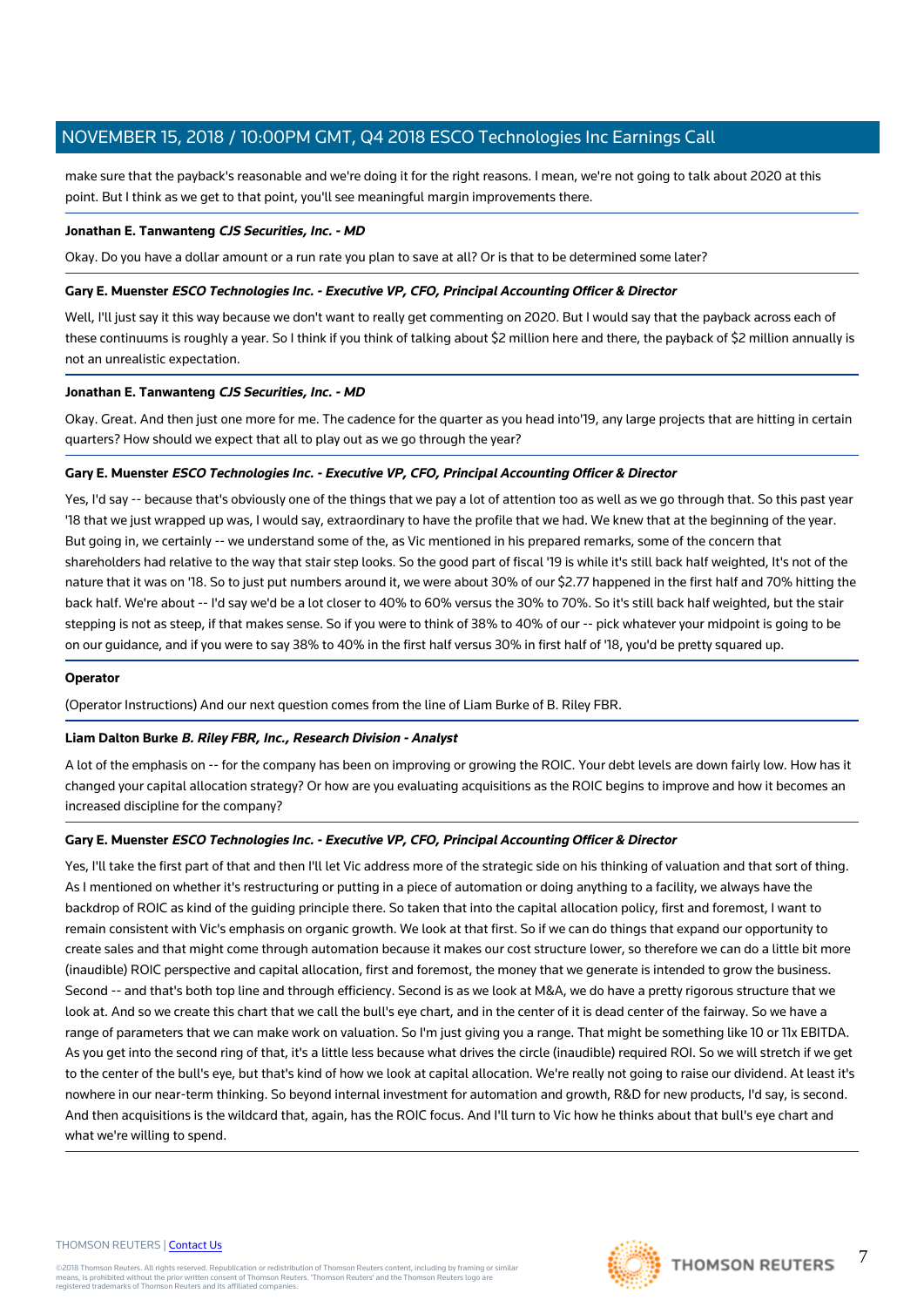# **Victor L. Richey ESCO Technologies Inc. - Chairman, President & CEO**

Yes, no, I mean, I think that the valuation really comes down to the company. And while we have metrics that we really focus on, there are times where it's a business we really have to have and we'll pay up for that. And if their businesses could be additive, if they aren't as center of the fairway, as Gary says, that's not something that we will stretch for. I think it's important just to remember that we're going to try to have a combined approach here and have the type of organic growth that we have or projected for this year at least, we understand that's not where we want to be as a company. So we need to do 1 or 2 things. We could either grow faster organically, and we spend a lot of time thinking about that, how we're going to do that and what type of investments we need to make, but also within acquisitions. So we will then have a balanced portfolio. And often when it comes to acquisition, it's really driven by what's available. And so we -- that's one of the reasons we don't set firm targets on organic versus acquisition because we want to do what makes sense with what's presented to us at the time.

# **Liam Dalton Burke B. Riley FBR, Inc., Research Division - Analyst**

Got it. And fourth quarter, you converted backlog fairly nicely. As we go into 2019, you have longer-term contracts in place that gives you a fair amount of visibility. But if I can even use Test as an example where it's going to move from more project base to smaller, I guess, you mentioned \$1 million to \$3 million projects, how much visibility do you have across the board in terms of nonproject related or noncontract related business?

# **Victor L. Richey ESCO Technologies Inc. - Chairman, President & CEO**

So for -- the good thing as we go into this year, we do have a really solid backlog and cash, and I think it's pretty equivalent to where it was last year. And so we're not requiring to get those big projects to make it happen. As we kind of look at how we project that business, we can stratify as we've got the medical business, which runs at kind of a certain level historically and we can project that pretty closely, components are another piece of it (inaudible) business is another piece of it, and then what I would call now the smaller chambers, which we have pretty good insight into that. So then you are really left with a relatively small percentage of the business is, I would say, kind of unidentified, if you will, going into the year. But I would say it's not any different or not significantly different than it has been in the years past. So while we have burned off a couple of big projects, fortunately, we've been able to grow the backlog in some of these smaller projects. And so that's not a concern for us as of today.

# **Gary E. Muenster ESCO Technologies Inc. - Executive VP, CFO, Principal Accounting Officer & Director**

And I'll add one thing to that, Liam, just on the math. As we look at the backlog, we look at, obviously, when we expect the delivery dates are on that. So it's one of the metrics we pay a lot of attention to is what do we have in backlog today that supports the first half of the year. Because our goal is to try to maintain a backlog level that's relatively close to 45% or 50% of our expectations for next year. So obviously, there are some things that we have to book and ship. We'll get some aircraft orders in February that will ship in February, that kind of thing, which is quick turn. But starting the year at roughly \$385 million of backlog is not a challenging percentage of our expected sales next year, consistent with how we started '18 and how we started '17. So going into the year with about 50% roughly of your expected sales already in backlog and the conversion cycle we see gives us comfort in the ability to put our sales increase numbers out there.

# **Operator**

And I'm not showing any further questions at this time. I would now like to turn the call back to Vic Richey for closing remarks.

# **Victor L. Richey ESCO Technologies Inc. - Chairman, President & CEO**

Okay. Well, thanks to everyone for your questions and your interest. And I look forward to talking to you on the next call.

# **Operator**

Ladies and gentlemen, thank you for participating in today's conference. This does conclude the program, and you may all disconnect. Everyone, have a great day.